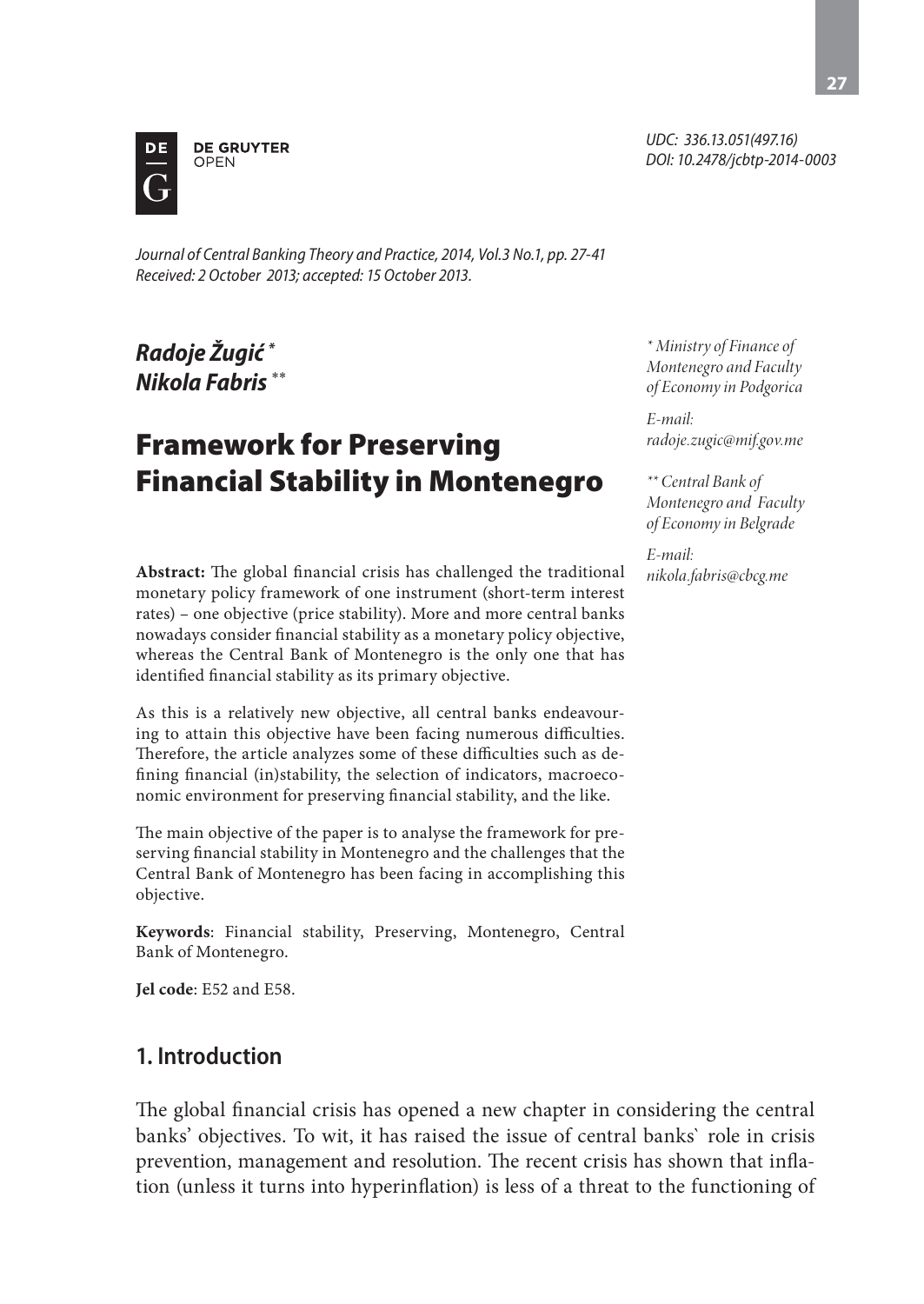an economy and a financial system than financial instability. Real economy and financial system may function with minor or major difficulties in inflation conditions, while financial instability completely "paralyzes" real and financial flows. Moreover, resolving a financial instability is more time and money consuming than disinflation itself.

Some central banks still refrain from recognizing financial stability as their objective because central bank cannot cover all financial stability aspects. To wit, even those central banks with the widest supervisory powers do not supervise the capital market, hedge funds, and only few of them supervise insurance companies and pension funds. However, the crisis aftermath brought about rising expectations that central banks should be responsible for early warnings of crises, diminishing weaknesses and vulnerabilities in the financial system, and continuously take actions on preserving financial stability.

The Central Bank of Montenegro (CBCG) is currently the only central bank that has identified the financial stability as its primary objective. This objective is defined in the Constitution of Montenegro and the Central Bank of Montenegro Law.

Many other central banks have defined financial stability as an objective, but only as a secondary one. The importance of this objective in central banking will surely grow in the future.

The objective of this paper is to present how the financial stability framework functions in Montenegro. The paper consists of four sections. The first section defines financial stability, the next one describes general principles for preserving financial stability, while the framework for preserving financial stability in Montenegro is described in the third section. The last section discusses outstanding issues and considers further options for improving the framework for preserving financial stability.

# **2. Definition of Financial Stability**

Financial stability does not have generally accepted definition and, unlike inflation, it cannot be numerically expressed<sup>1</sup>. Financial stability usually implies the absence of banking crises or large financial market fluctuations. The Bundesbank

<sup>&</sup>lt;sup>1</sup> As Crockett (1997) stated, monetary stability refers to price stability, while financial stability refers to the stability of key financial institutions and markets.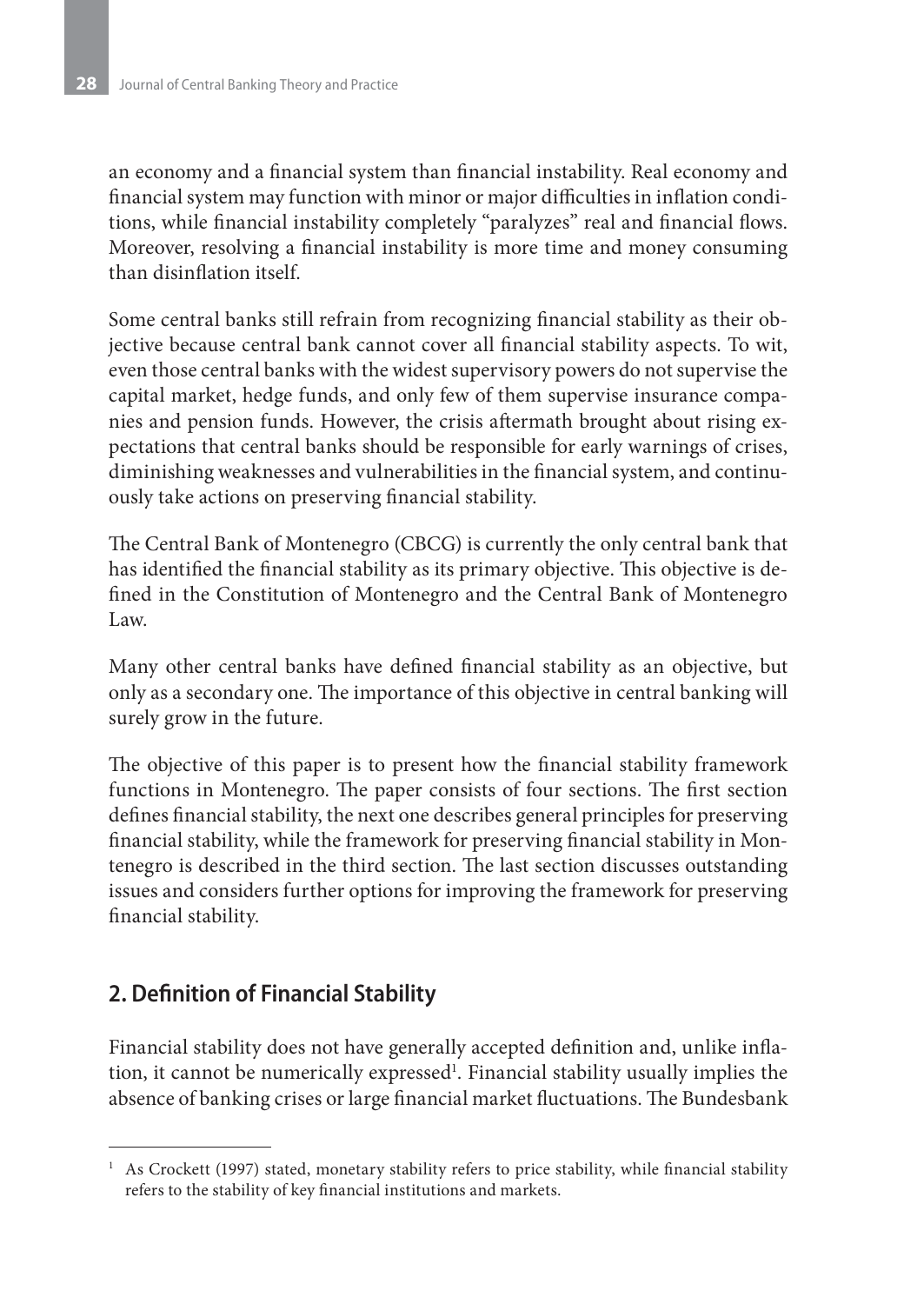(2003) defined financial stability as a steady state in which the financial system efficiently performs its key economic functions and is able to do so even in the event of shocks, stress situations and periods of profound structural change. According to Gjederm (2005) financial stability is achieved if households and enterprises may obtain optimal consumption and investment over time in the conditions of a well-functioning financial system that can intermediate between savers and borrowers and redistribute risk in a satisfactory manner, with an efficient allocation of real economic resources over time. Wieser (2005) defines *financial stability* as a financial system capable of absorbing severe shocks without triggering a financial crisis, i.e. financial stress that has cross-sectoral spillovers with negative macroeconomic effects. Schinassy (2006.) believes that a stable financial system allows the efficient allocation of economic resources, determine the cost and manage financial risks and is able to perform these functions and when faced with external shocks and imbalances. The European Central Bank indicates that Financial stability poses a "condition in which the financial system—comprising of financial intermediaries, markets and market infrastructures—is capable of withstanding shocks and the unravelling of financial imbalances, thereby mitigating the likelihood of disruptions in the financial intermediation process which are severe enough to significantly impair the allocation of savings to profitable investment opportunities".

On the other hand, there are authors who claim that financial stability cannot be defined, but only financial instability. Thus, Mishkin (1999) points out that financial instability occurs when shocks to the financial system interfere with information flows so that the financial system can no longer do its job of channelling funds to those with productive investment opportunities. Ferguson (2003) defines financial instability as a situation characterized by these three basic criteria:

- some important set of financial asset prices seem to have diverged sharply from fundamentals,
- market functioning and credit availability have been significantly distorted, and
- aggregate spending deviates significantly from the economy's ability to produce.

Alawode and Sadek (2008) differentiate:

- • **Financial fragility**, where vulnerabilities are evident, but the financial system is somehow managing to carry out its functions;
- • **Financial instability**, where vulnerabilities are beginning to impede the delivery of financial services, and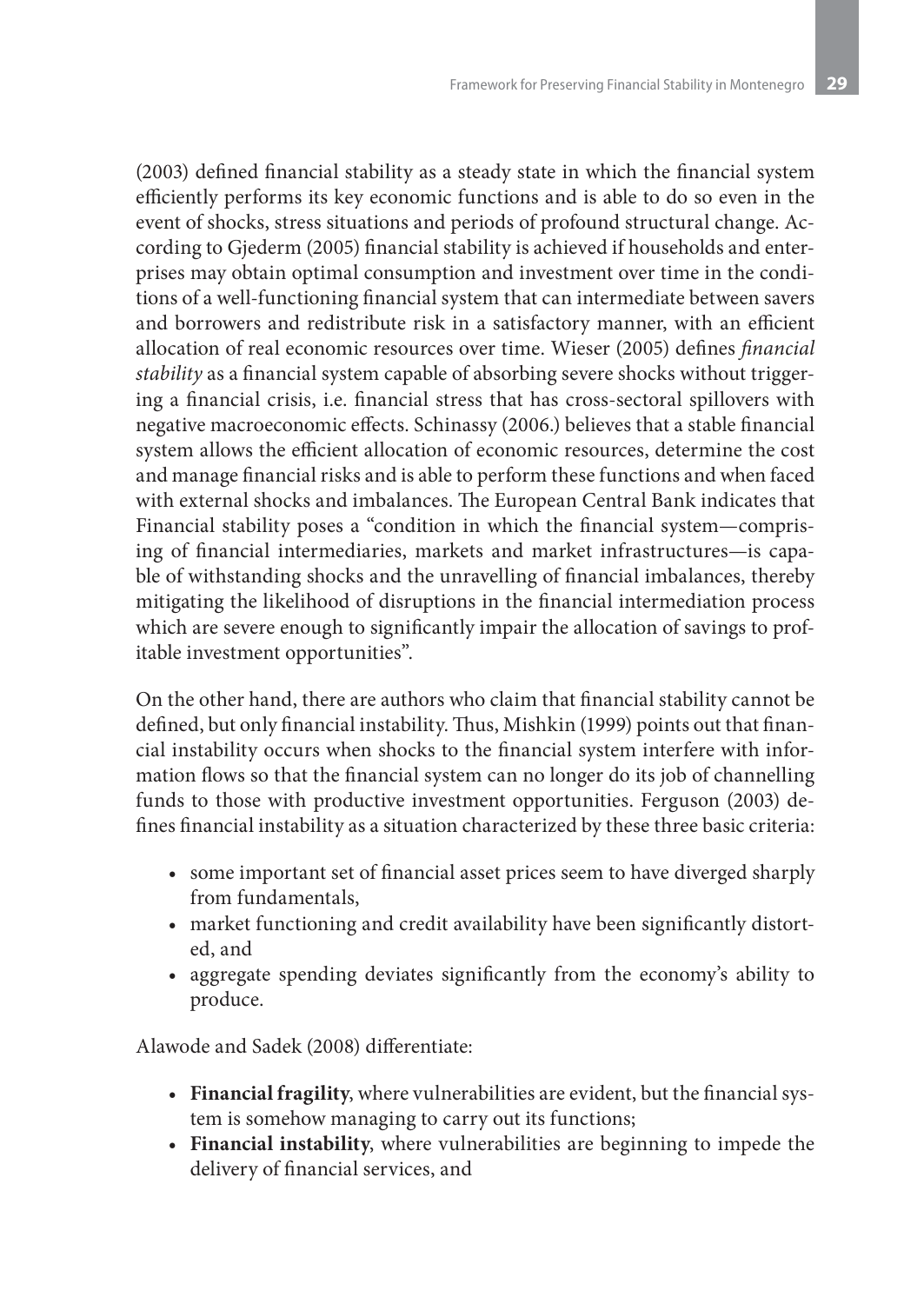• **Financial crisis**, the most serious form of instability, where the normal functions of the system cease.

In most countries, the issue of financial stability is not exclusively within the central bank's authority but individual responsibilities are delegated to the central bank, the ministry of finance and supervisory agencies. Since a central bank cannot be the institution solely responsible for financial stability, the question is why financial stability is discussed as the central bank objective. The answer lies in the fact that there are many pieces of evidence supporting the hypothesis that a predictor of future systemic financial crises is the rate of expansion of broad money and bank lending (Goodhart, 2005). Moreover, there is a rather widespread opinion that financial stability and price stability are always coupled (Cukierman, 1996, Schwartz, 1995, Issing 2005). Simultaneously, monetary cycles may intensify real cycles. The best example is the Asian crisis in the 1990s when the financial sector weaknesses instigated the economic activity drop and intensified the effects of shocks to the real sector. On the other hand, through its crisis instruments, monetary policy may affect the liquidity improvement (extending loans to banks, reductions of mandatory reserves, lowering the reference interest rate and the like) and increase public confidence, which may significantly contribute to restoring financial stability.

A financial system includes a set of interconnected components: infrastructure (legal system, payment systems, accounting system, and the like), institutions (banks, insurance companies, institutional investors and the like) and the market. Poor functioning of a single component may aggravate financial stability. However, bankruptcy or liquidation of individual financial institutions is not necessarily a sign of jeopardized financial stability but on the contrary, a result of market competition that is strengthening financial stability.

The BIS identified the "paradox of instability" which is the situation when the financial system can appear strongest precisely when it is most fragile. (Borio and Drehmann, 2009). This is exactly what happened during the global financial crisis, when all international institutions (including the IMF) assessed the financial system as stable and the driver of growth, while a bulk of financial institutions collapsed like a house of cards.

### **3. General Principles for Preserving Financial Stability**

To achieve financial stability, it is necessary to identify potential risks before they appear and lead to a crisis or problems in the financial market functioning. This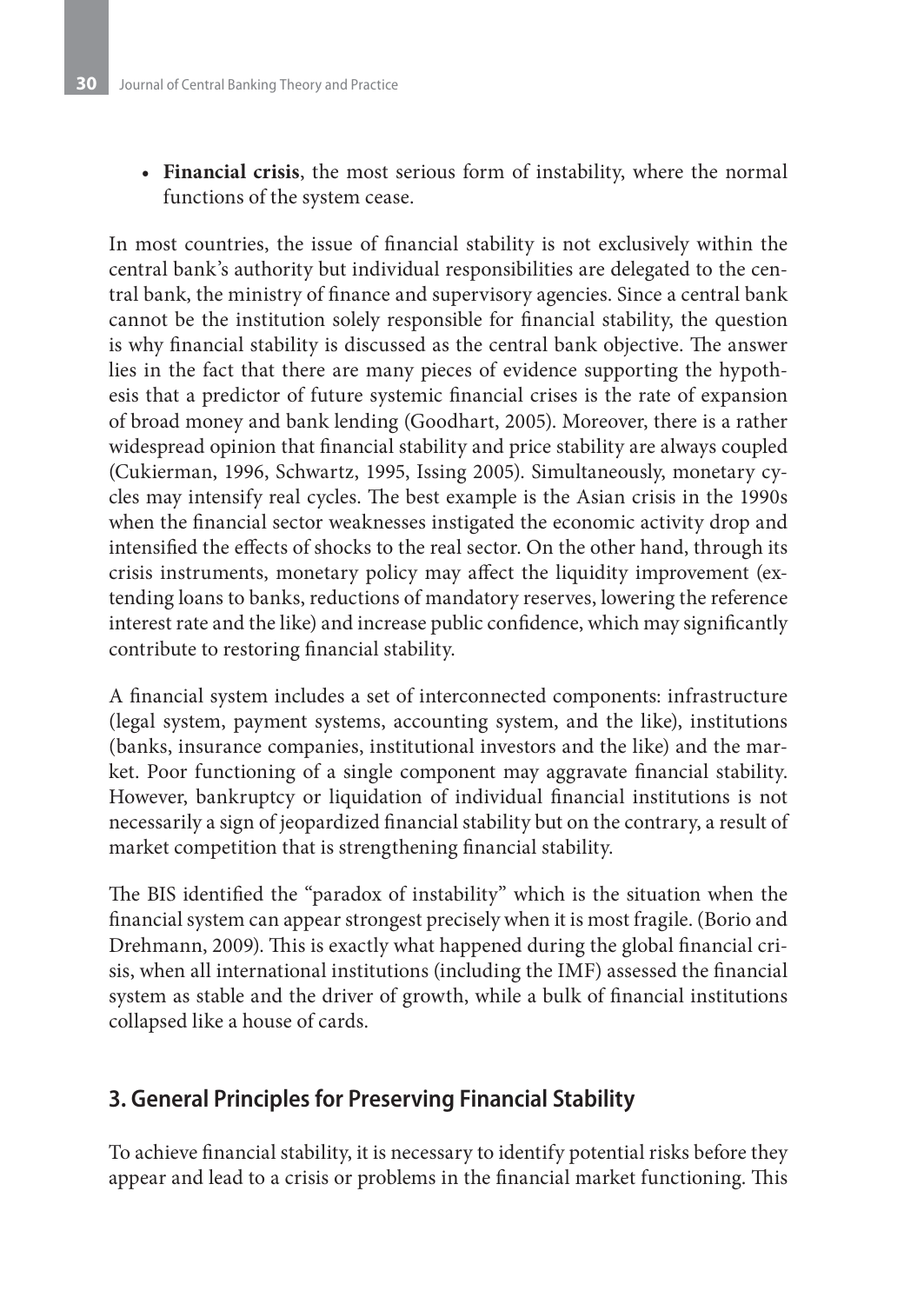includes pursuing preventive and well-timed policies. Surely, the objective cannot be the prevention of all potential problems in the financial market since all risks and uncertainties cannot be managed, and there is no single market that has not undergone fluctuations or turbulences. Therefore, the objective should be to strive towards minimising the largest risks and ensuring the system vitality during crisis situations. Financial crises have shown that such a framework cannot rely on regulation and market discipline alone (Hannoun, 2010), that is, the framework for preserving financial stability is necessary.

The system of preserving financial stability can be depicted through the pyramid below. The backbone and the foundation of the financial stability pyramid are institutions, which have to be strong, credible and independent. To be able to function, institutions need regulation based on international standards as the prevention from risky behaviour of some financial institutions and, simultaneously, as a framework for adequate supervisory action in preventing any undesired conduct. Since financial stability is a "common good" and the joint responsibility of many institutions, the mechanisms should exist for joint and coordinated actions of all institutions responsible for supervision and regulation of individual financial system segments. National plans should exist at the top of the pyramid, prepared in advance as contingency plans.



#### **Figure 1 – Financial stability pyramid**

Source: Fabris, N. (2010) "Current issues of Montenegro's economy", CBCG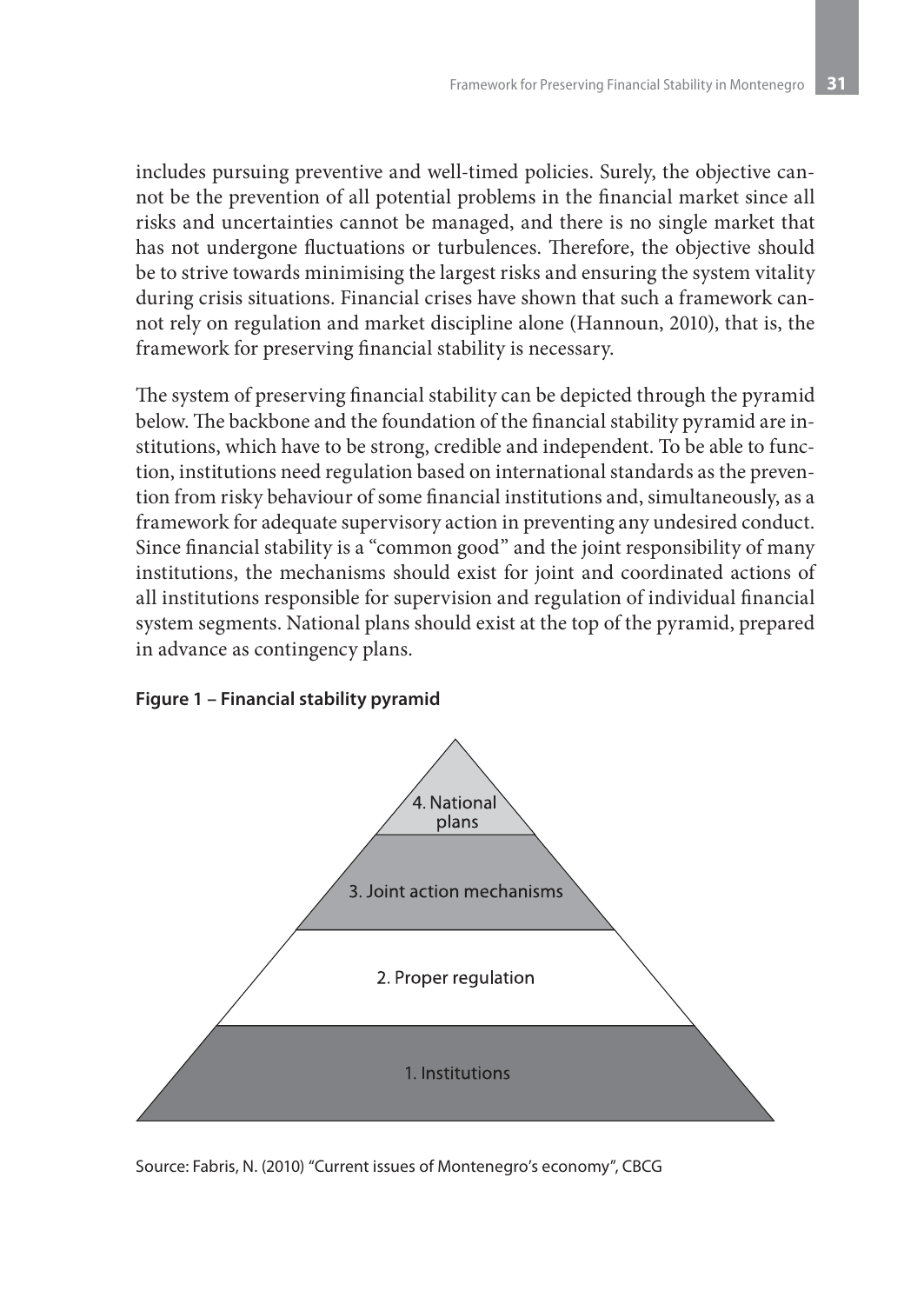In its working paper, the BIS (2011) made the following conclusions on the role of central banks in preserving financial stability:

- • Central banks must be involved in the formulation and execution of financial stability policy if such policy is to be effective;
- Charging the central bank with responsibility for financial stability is not sufficient – appropriate tools, authorities and safeguards are also needed;
- • Ex ante clarity about the roles and responsibilities of all authorities involved in financial stability policy (central banks, supervisors, deposit insurers, treasuries and competition authorities) is of paramount importance;
- There is no simple structure to ensure that the actions needed to achieve all relevant policy objectives will easily be recognised and adopted.

Stress testing, which analyses the possibilities of individual financial institutions or the entire system to absorb different types of shocks, is widespread. Many central banks and some international institutions like the IMF, the World Bank, the BIS, and others produce "Financial Stability Report", which is based on stress testing. Financial stability analysis covers all sources of risks and potential shocks. It requires systemic monitoring of individual parts of the financial system and real economy. To that end, the IMF issues "Core and Encouraged Set of Financial Soundness Indicators" that is to ease the financial stability assessment.

| Endogenous shocks                             | Exogenous shocks           |
|-----------------------------------------------|----------------------------|
| Institutions-based                            | Macroeconomic disturbances |
| Financial risks                               | Fconomic-environment risk  |
| Operational risk                              | Policy imbalances          |
| Information technology weaknesses             |                            |
| Reputation risk                               |                            |
| Business strategy risk                        |                            |
| Capital adequacy risk                         |                            |
| Market-based                                  |                            |
| Counterparty risk                             |                            |
| Asset price misalignment                      |                            |
| Run on markets                                |                            |
| Credit                                        |                            |
| Liquidity                                     |                            |
| Infrastructure-based                          | Fvent risk                 |
| Clearance, payment and settlement system risk | Natural disaster           |
| Infrastructure fragilities                    | Political events           |
| Regulatory                                    | Large business failures    |
| Legal                                         |                            |
| Supervisory                                   |                            |

**Table 1 - Sources of Risk to Financial Stability**

Source: Schinassy, J., 2006., "Safeguarding Financial Stability".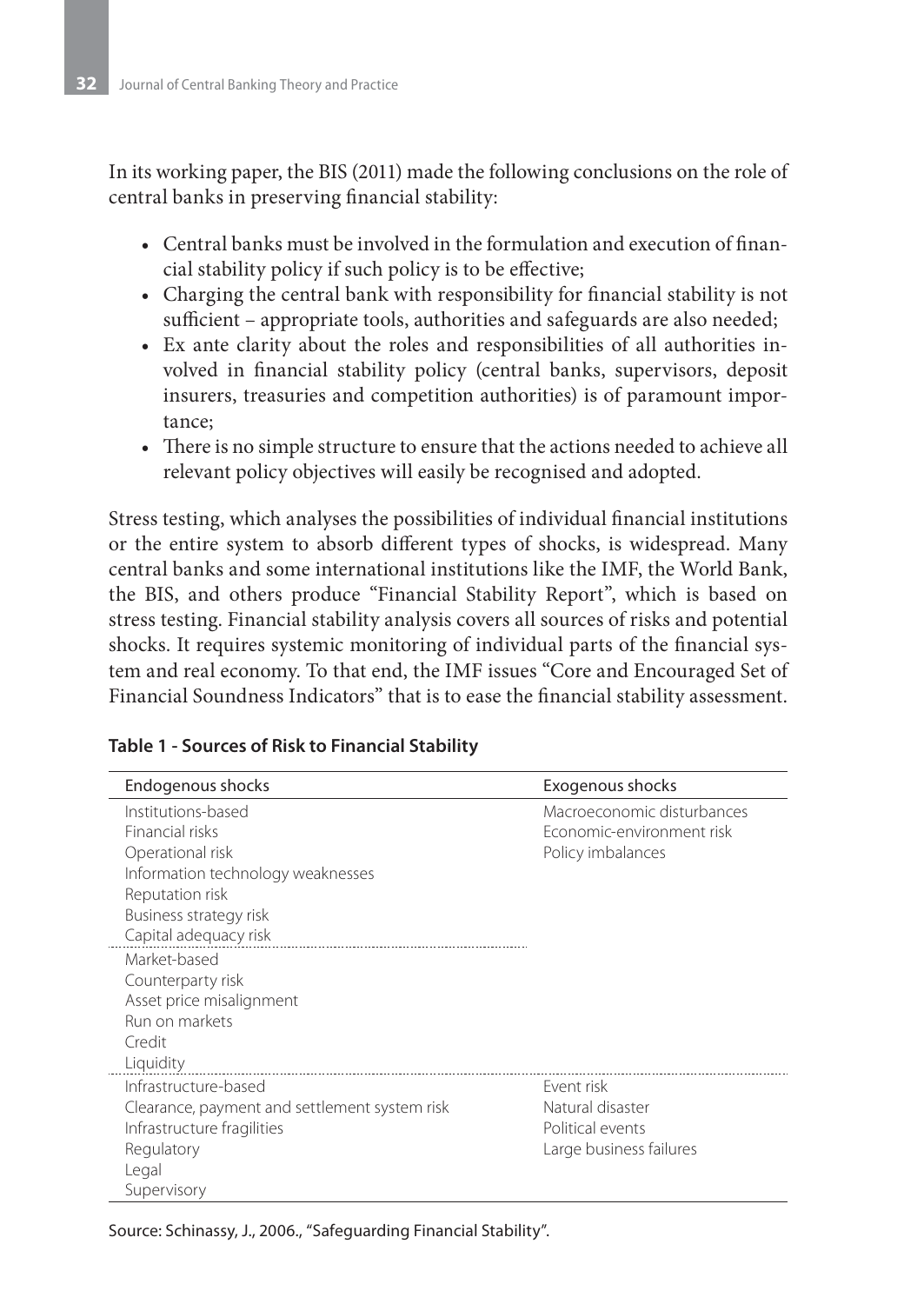However, a new standard set by the global economic crisis in Europe is the production of contingency plans. To wit, all EU Member States prepare sectoral contingency plans, which are used for preparing the national contingency plans. The aim is to prepare countries for future challenges and likely financial crises although they cannot be forecasted with certainty at the moment. Contingency plans elaborate different types of potential crises, including banking crises, the stock market collapse, foreign exchange crises, payment system disruptions, and the like. The key challenge for these plans is the identification of systemic risks and/or the identification of policies for their removal. Table 2 gives an overview of policies for preserving financial stability.

| Policy area   | Primary objective                                      | Financial stability objective                                               |
|---------------|--------------------------------------------------------|-----------------------------------------------------------------------------|
| Prudential    | Limit distress of individual financial<br>institutions | Address systemic risk                                                       |
| Monetary      | Stabilise prices                                       | Lean against boom-bust cycles in<br>credit and asset prices                 |
| Exchange rate | Stabilise exchange rate                                | Reduce capital flow volatility                                              |
| Fiscal        | Manage demand countercyclically                        | Maintain fiscal buffers that allow a<br>response to financial system stress |

**Table 2 - Policy areas and contributions to global financial stability** 

Source: Hannoun, H. (2010), Towards a Global Financial Stability Framework, 45th SEACEN Governors' Conference, Siem Reap Province.

### **4. Framework for Preserving Financial Stability in Montenegro**

The key institution of the financial stability framework in Montenegro is Central Bank of Montenegro. A financial crisis is defined as: "a condition when, as a result of individual factors or a combination of factors, there is a danger that the financial system or some of its components (money and financial markets, financial institutions, and financial infrastructures) are unable to fulfil their functions, which makes them a potential threat to financial stability and generates significant economic cost. A financial crisis occurs when problems in one or more banks become so serious that they exert a significant impact on the real economy and other banks.*"* 

The factors of particular concern are shown in Figure 2.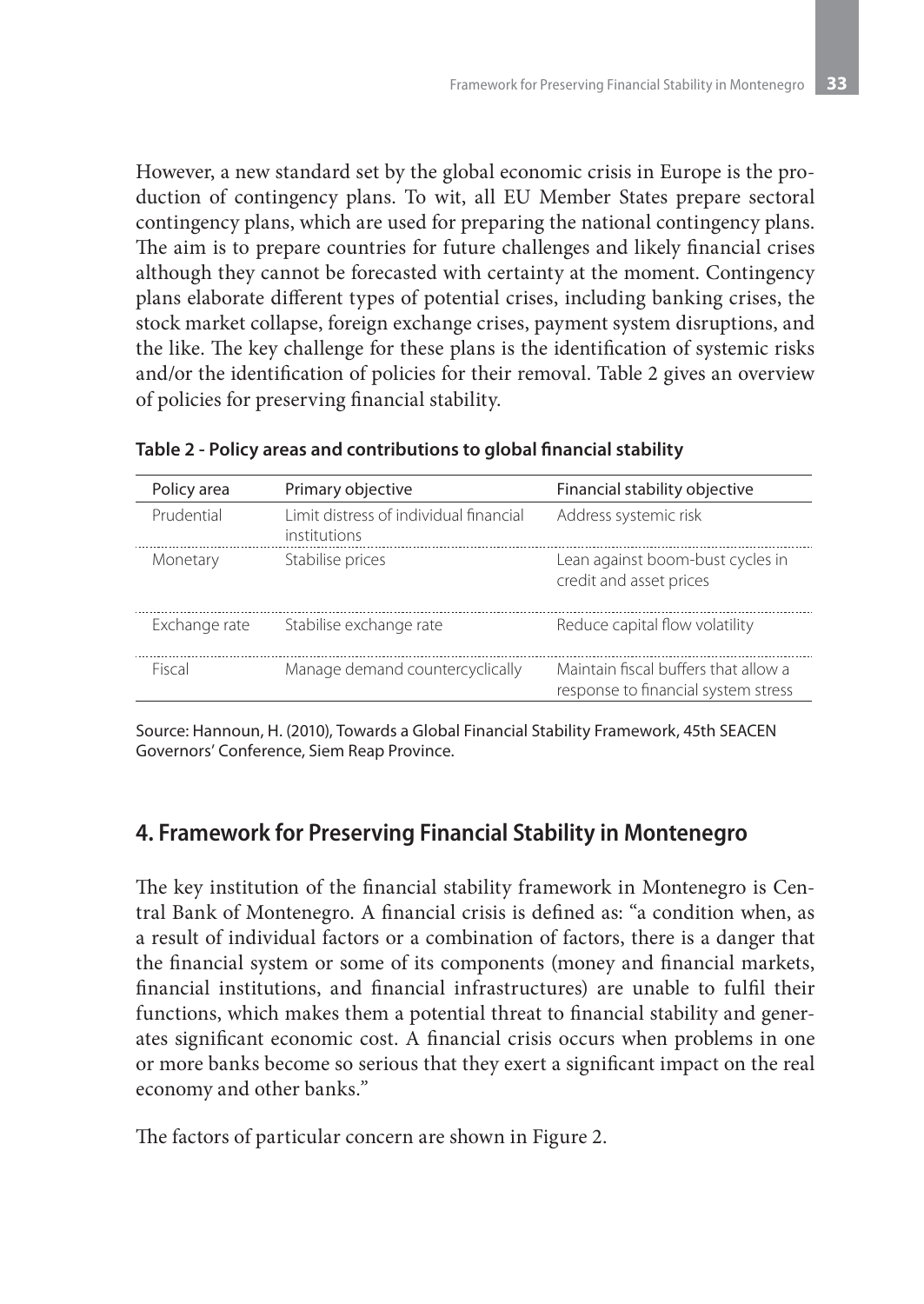



Maintaining financial stability in Montenegro can be described via three lines of defence. The first line is prevention, the second one is increasing the system's resilience to shocks, and the third line is crisis management. All three dimensions are equally important.

**Figure 3 – Three-dimensional approach to preserving financial stability**



The CBCG passed the contingency plan, which serves as the backbone for the crisis management. The plan defines:

- • the concept of financial stability and financial crisis,
- • crisis events involving the Central Bank,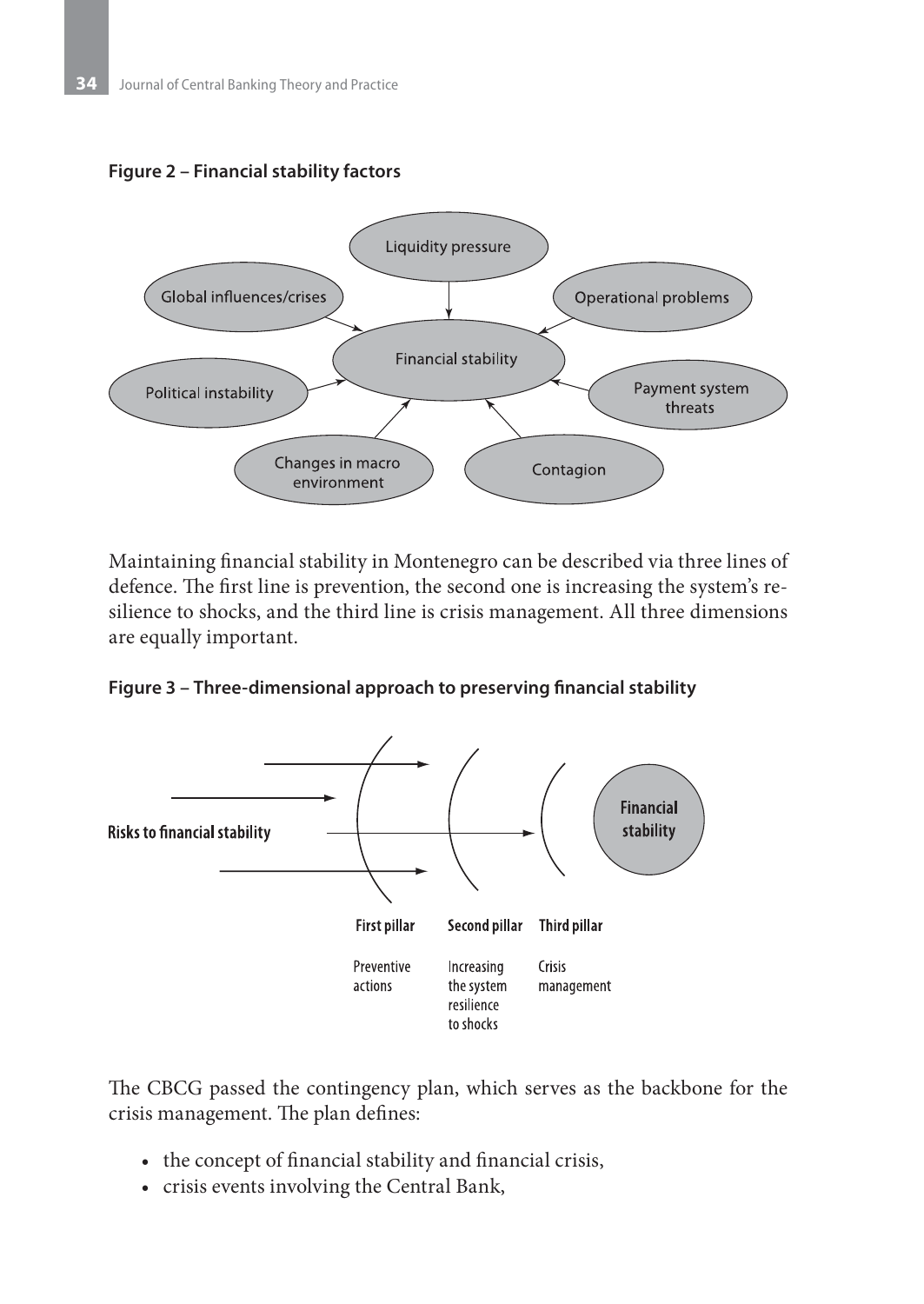- crisis management principles,
- preventive actions,
- prevention and mitigation of crisis effects,
- management strategy for a bank in crisis, with a special focus on the role of the state and the Deposit Protection Fund in its implementation,
- • crisis scenarios,
- communication during a crisis,
- crisis simulation exercises,
- responsibility of various Central Bank organisational units for crisis prevention and management,
- • crisis PR, and the like.

With a view to analysing the resilience of individual banks and the system as a whole to risks the banks are exposed to in their operations, including credit risk, liquidity risk and market risks, the CBCG Supervision Department conducts periodical, at least quarterly, stress testing of banks. In addition, crisis simulations are conducted periodically to test the CBCG's ability to respond to crisis challenges, as well as the efficiency of available instruments.

The first step the CBCG undertakes in a crisis is the taking of corrective measures that range from moral suasion (appealing to the sense of responsibility of bank management and board of directors towards the public), informal and formal enforcement measures (including fines and orders to relieve of duty executive officers and persons with special powers and responsibilities), appointing an interim administrator, to revoking the licence and appointing a bankruptcy/liquidation administrator.

The objective is to ensure bank resolution as soon as possible in order to:

- limit the state's and/or taxpayers' losses,
- enable quick access to guaranteed depositors' funds,
- maintain financial stability and public confidence in the banking sector.

Maintaining confidence into the banking sector is of vital importance to avoid massive bank run and maintain the financial sector stability. Fast payout to depositors and limiting negative economic effects of bank bankruptcy or liquidation on the remaining portion of the banking sector may boost public confidence. Quick bank resolution implies lower costs and the loss of assets and franchise values is minimised. Allowing problem banks to continue operations causes market disruptions and increases moral hazard and costs of problem bank resolution. In order to prevent or at least mitigate crisis in some banks, the CBCG may provide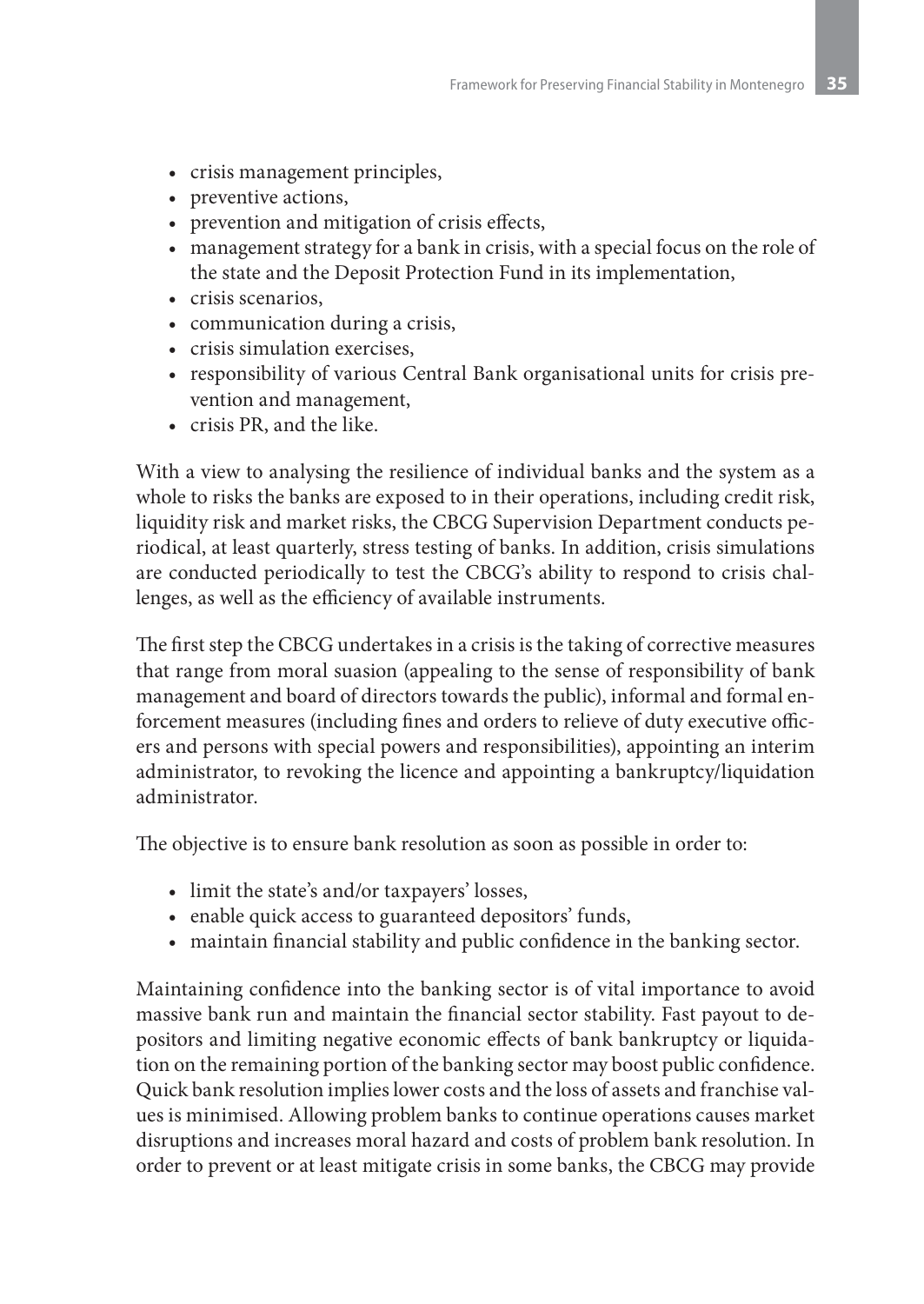liquidity support to solvent banks to ensure regular settling of their operations or, in exceptional circumstances, when it assesses that providing financial assistance is necessary to prevent aggravation of the banking sector's stability and soundness.

Figure 4 shows the abovementioned activity streamlining.



**Figure 4 – Flow chart of problem bank resolution**

\* Trustee in bankruptcy or liquidation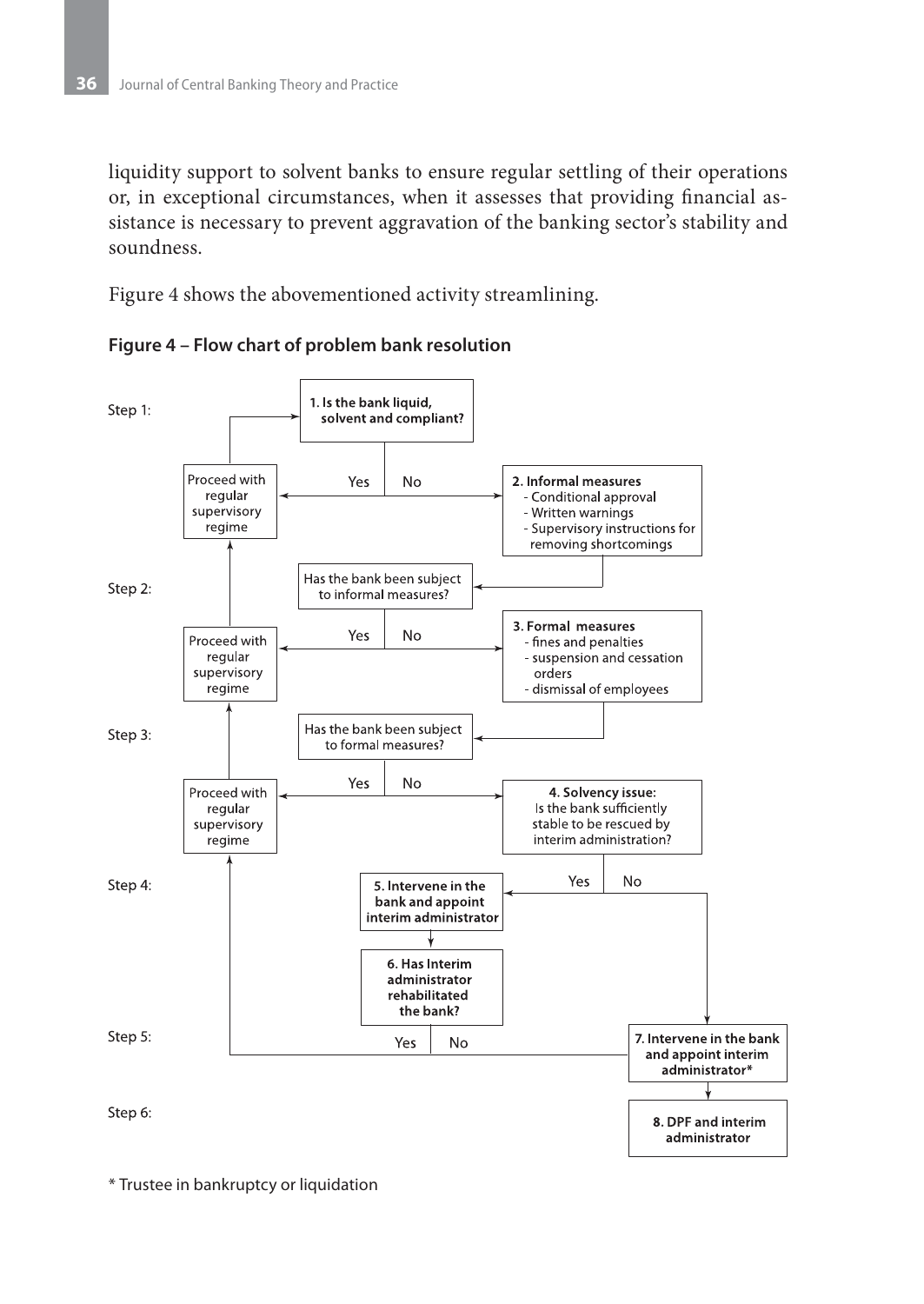Monetary policy and its instruments could contribute to the alleviation of the economic crisis effects, yet only if coupled with fiscal policy instruments. Thus, fiscal sustainability is recognized as an important factor of financial stability. Taking into account these facts and the uncertain environment and unpredictable economic trends, Montenegro has been pursuing extremely prudent and responsible fiscal policy. To that end, the main objective is the balancing of the public finance, that is, the improving of fiscal indicators that have deteriorated over the past years due to the crisis impact.

Therefore, Montenegro's fiscal policy aims to:

- continue with the consolidation of public spending and gradually reduce the share of public expenditure in GDP,
- improve fiscal control and strengthen internal and external audit of all budget spending units,
- combat grey economy in order to increase the budget revenues,
- improve taxpayers' culture,
- • strengthen fiscal discipline and reduce tax evasion, and
- pursue adequate borrowing policy, both domestic and foreign, in order to avoid the public debt crisis and deepening of structural disproportions.

In Montenegro was established Financial Stability Council (FSC). The Council is chaired by the Governor of the CBCG, and the members are also the Minister of Finance, the President of the Securities and Exchange Commission and the President of the Council of the Insurance Supervision Agency. The FSC is the point of discussion about all potential risks to the financial stability and coordinates activities for preserving financial stability. Pursuant to the FSC Law, the primary tasks of the FSC are:

- 1. determining, collection and analyses information of importance for financial stability and a potential financial crisis management;
- 2. promoting and ensuring coordination and exchange of information among competent authorities;
- 3. assessing and identifying vulnerabilities affecting the financial system;
- 4. identifying and prioritising risks important for the financial system stability;
- 5. passing the National contingency plan for financial crisis management (hereinafter: the National contingency plan) and organising financial crisis stress testing and financial crisis simulation exercises;
- 6. monitoring the financial system development and its impact on the pertinent regulatory policy;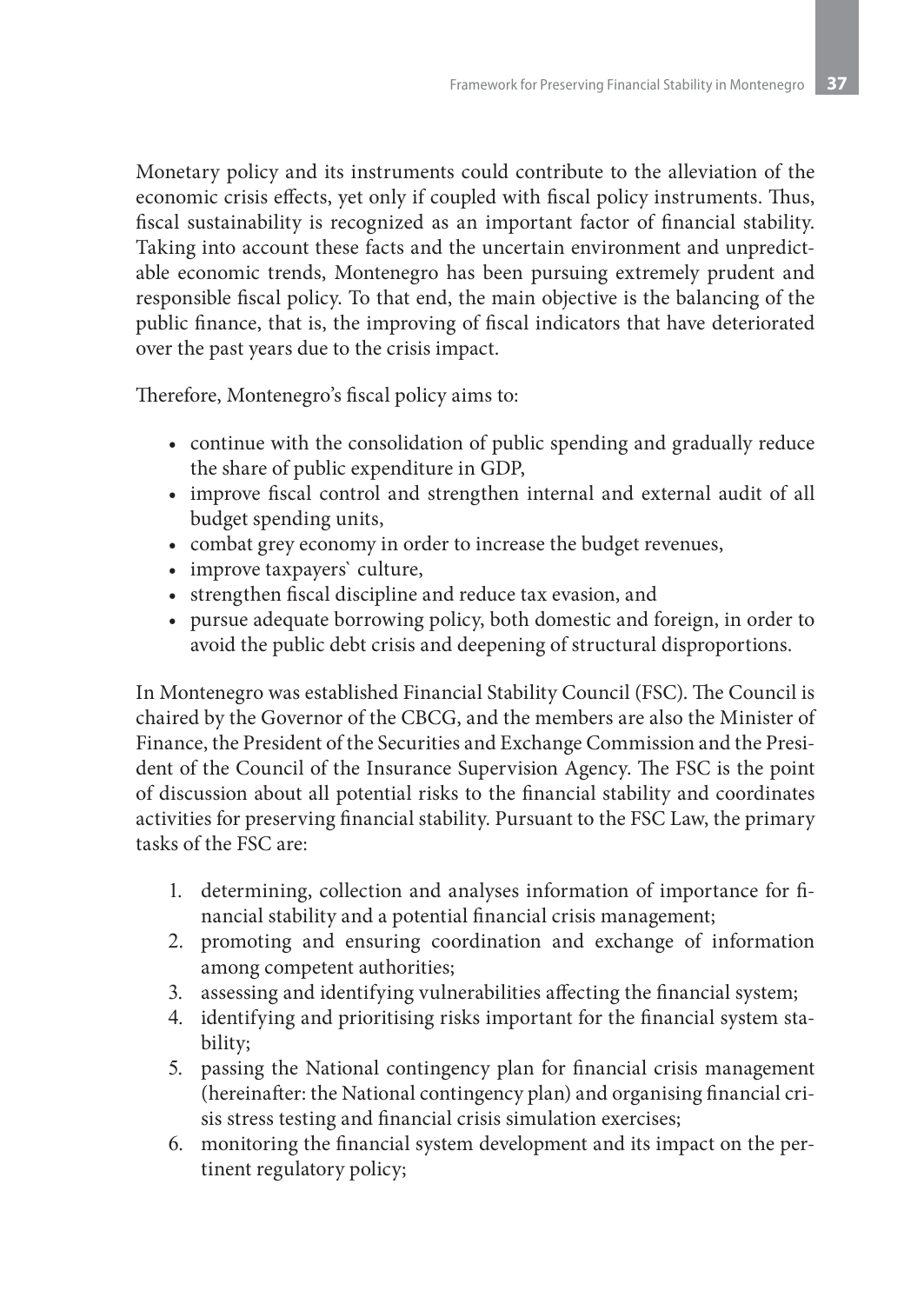7. monitoring best practices with a view to adopting regulatory standards in the financial system areas;

The FSC passed the National Contingency Plan and the proposal of the Lex Specialis to be sent for adoption to the Parliament in case of a crisis, which would increase the rights of institutions included in the financial crisis resolution. Moreover, the Law allows the use of additional instruments other than those prescribed under the existing legislation.

### **5. Challenges to Financial Stability Maintenance in Montenegro**

The first big challenge refers to the fact that although it is responsible for maintaining financial stability, the CBCG has neither any responsibility nor the possibility to affect other financial system elements except the banking sector and micro-financial institutions. This problem is partially overcome by the FSC being chaired by the CBCG Governor. Taking into account the structure of the financial system in Montenegro, an extenuating circumstance is that it is less likely that a crisis could emerge in any financial system segment other than the banking sector. This hypothesis is maybe best confirmed by the Montenegrin stock exchange crunch in spring 2007 that had almost no consequences to the remainder of the financial system or the real sector.

Another key problem refers to the absence of sufficiently long time series to be used for decision making on financial stability preservation. Namely, during the period when Montenegro was not an independent country, most of statistical indicators were compiled only at the federal level. Although Montenegro has been compiling its own statistics for more than a decade, many data are problematic for two reasons. The first one is insufficiently reliable data particularly at the beginning both due to the lack of experience in statistics and poor quality data sources. The other problem refers to the presence of different shocks over the past several years – high FDI inflow, credit boom, the crisis – so the observed years cannot be taken as representative. The FSC has developed the early warning system, but it needs further improvement and time to obtain representative time series.

Additional problem refers to the absence of many monetary policy instruments, the situation that is imposed by the euroisation regime nature itself. The CBCG does not have the reference interest rate, it does not issue currency, it does not perform open market operations (although these would be theoretically possible), and it has very limited funds at disposal for executing the lender of last resort function. The problem was partially mitigated by foreseeing that, in case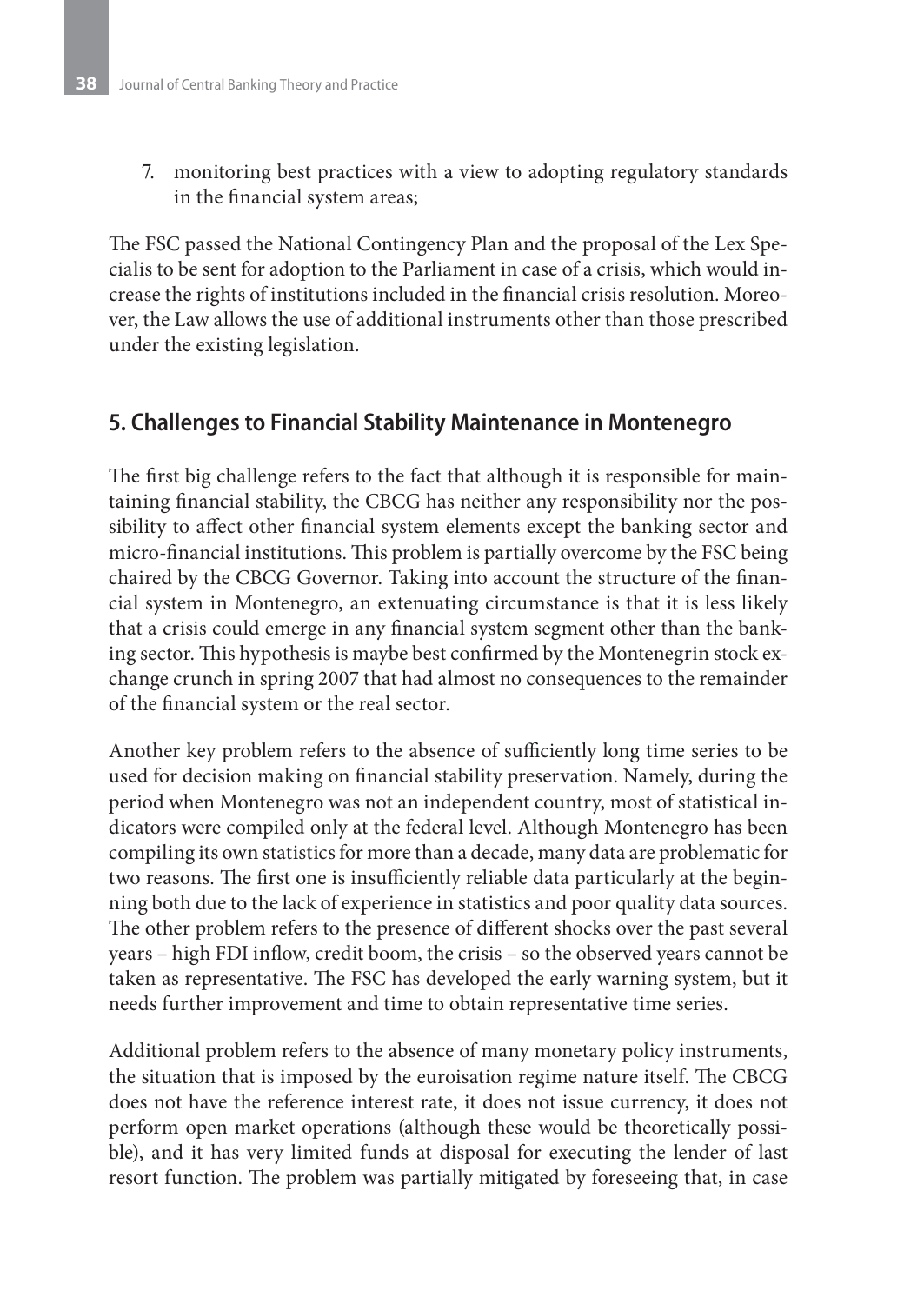of aggravated financial stability, the Ministry of Finance may provide funds for exercising the lender of last resort function. Moreover, the potential passing of the Lex specialis would enable the use of some unconventional instruments.

The problem with staffing should not be neglected nor the lack of experience in financial stability preservation. Still, since the paradigm of financial stability as a central bank objective is relatively new, the problem is not only confined to the CBCG but it is also shared by many other central banks. The problem may be resolved by intensive education of the CBCG employees through financial stability training programmes and the IMF and the World Bank technical assistance. A significant progress has been made in this area lately.

Referring to eventual factors that may lead to aggravating financial stability, these should primarily be sought in the banking sector as a relatively high share of non-performing loans. They amounted to 17.5 percent at end-2013 and they were relatively high although not deviating significantly from the region average, yet being significantly lower than their peak of 25 percent in August 2012. In order to mitigate the problem, in cooperation with the World Bank and the Ministry of Finance, the CBCG developed the model of voluntary financial restructuring of non-performing loans known as the "Podgorica Approach". The model is expected to become operational in the second quarter of 2014.

# **6. Conclusion**

When referring to central bank objectives, financial stability represents a new paradigm. The CBCG is so far the only central bank that has set financial stability as its primary objective, while many central banks have set it as their secondary objective. The importance of this objective will grow in the future.

The CBCG has developed mechanisms to monitor and preserve financial stability. The key challenges that the CBCG is facing in the implementation of the framework for preserving financial stability include: limited instruments, the absence of reliable time series, and some experience in the implementation of this framework. The key threat to financial stability is a relatively high level of non-performing loans. To that end, in cooperation with the World Bank and the Ministry of Finance, the CBCG has developed the model of voluntary financial restructuring of non-performing loans known as the "Podgorica Approach". The implementation of this model is expected to start in the second quarter of 2014.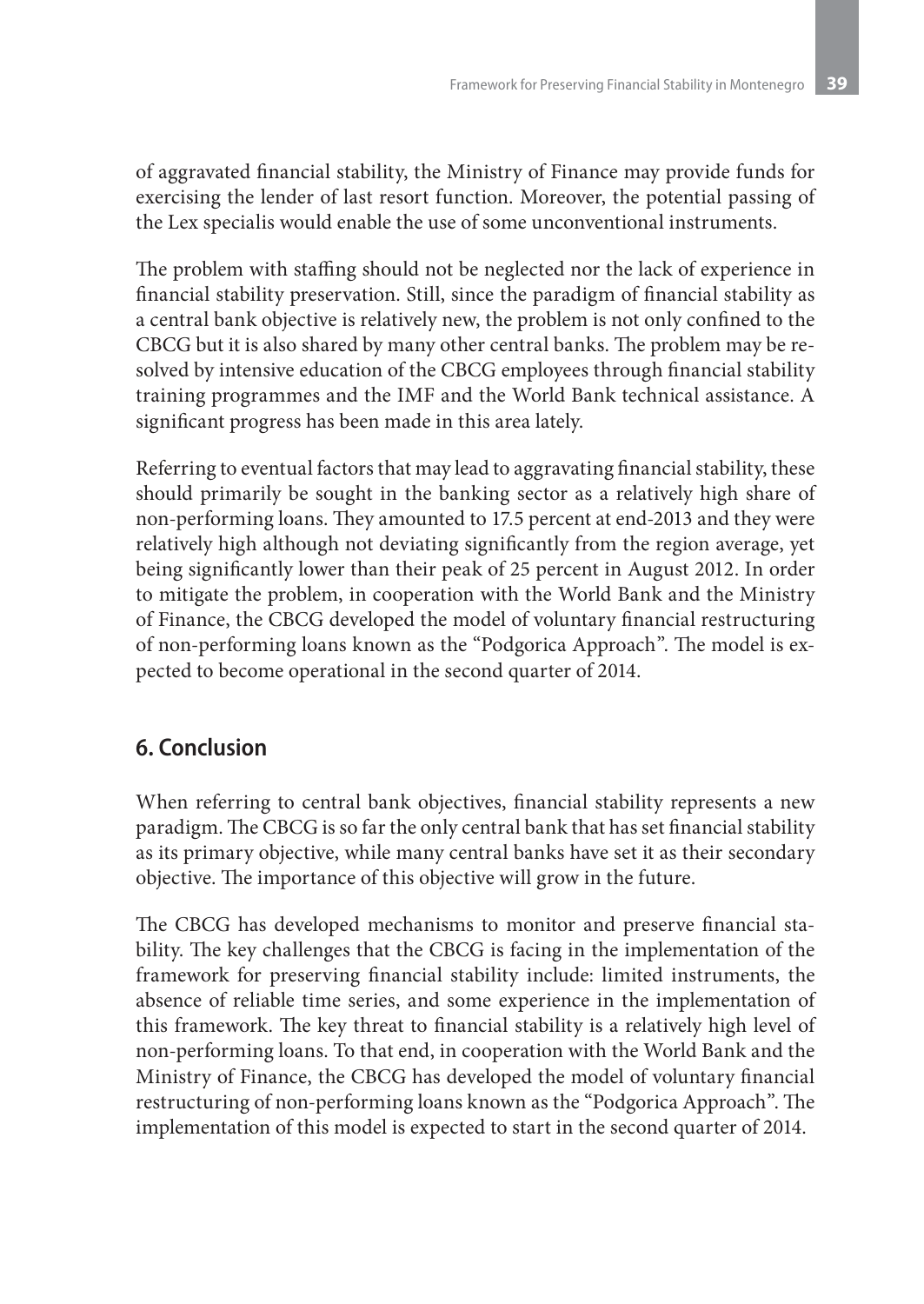### **References**

- 1. Alawode, A. And Sadek, M. (2008). What is Financial Stability. Central Bank of Bahrain Financial Stability Paper Series, no. 1.
- 2. BIS (2011). Central Bank Governance and Financial Stability. A Report by a Study Group, Geneva.
- 3. Borio C i Drehmann, M. (2009). Towards an Operational Framework for Financial Stability: "Fuzzy" measurement and its consequences. BIS Working Papers no. 284.
- 4. Bundesbank, (2003). Monthly Report in December 2003 Report on the stability of German Financial System. Bundesbank: Frankfurt.
- 5. Cukierman, A., (1996.). The Economics of Central Banking. Center for Economic Research Discussion Paper no 9631.
- 6. Fabris, N., redaktor, (2010). *Aktuelna pitanja crnogorske ekonomije*. Podgorica: CBCG.
- 7. Ferguson, R., (2003.). "Should Financial Stability Be an explicit Central Bank Objective?", in the book *Challenges to Central Banking from Globalized Financial System*, ed. by Schatcher A et al., 208 – 224, Washington: IMF.
- 8. Gjedrem, S., (2005.), "The Macroprudential Approach to Financial Stability", 33rd Economics Conference "Monetary Policy and Financial Stability", Bank of Austria: Vienna.
- 9. Goodhart, C.,A., E., (2005.), "The Links between Fiscal and Monetary Policies on the One Hand, and Financial Stability on the Other", 33rd Economics Conference "Monetary Policy and Financial Stability", Bank of Austria: Vienna.
- 10. Hannoun, H. (2010). Towards a Global Financial Stability Framework. 45th SEACEN Governors' Conference: Siem Reap Province.
- 11. Issing, O., Gaspar, V., Tristani, O., Vestin, D., (2005.). *Imperfect Knowledge and Monetary Policy*. Cambridge: Cambridge University Press.
- 12. Mishkin, F. (1999). Global Financial Instability: Framework, Events, Issues. *Journal of Economic Perspective*, 13(4): 3 – 20.
- 13. Schinassy, J., (2006.). *Safeguarding Financial Stability*. Washington: International Monetary Fund.
- 14. Schwartz, A., (1995.), "Why Financial Stability Depends on Prices Stability", *Economic Afairs*, 15(3): 21-35.
- 15. Službeni list Crne Gore, (2010). Zakon o Savjetu za finansijsku stabilnost. br. 44/10, Podgorica.
- 16. Wieser, T., (2005.), "Comments on Charles A. E. Goodhart The Links between Fiscal and Monetary Policies on the One Hand, and Financial